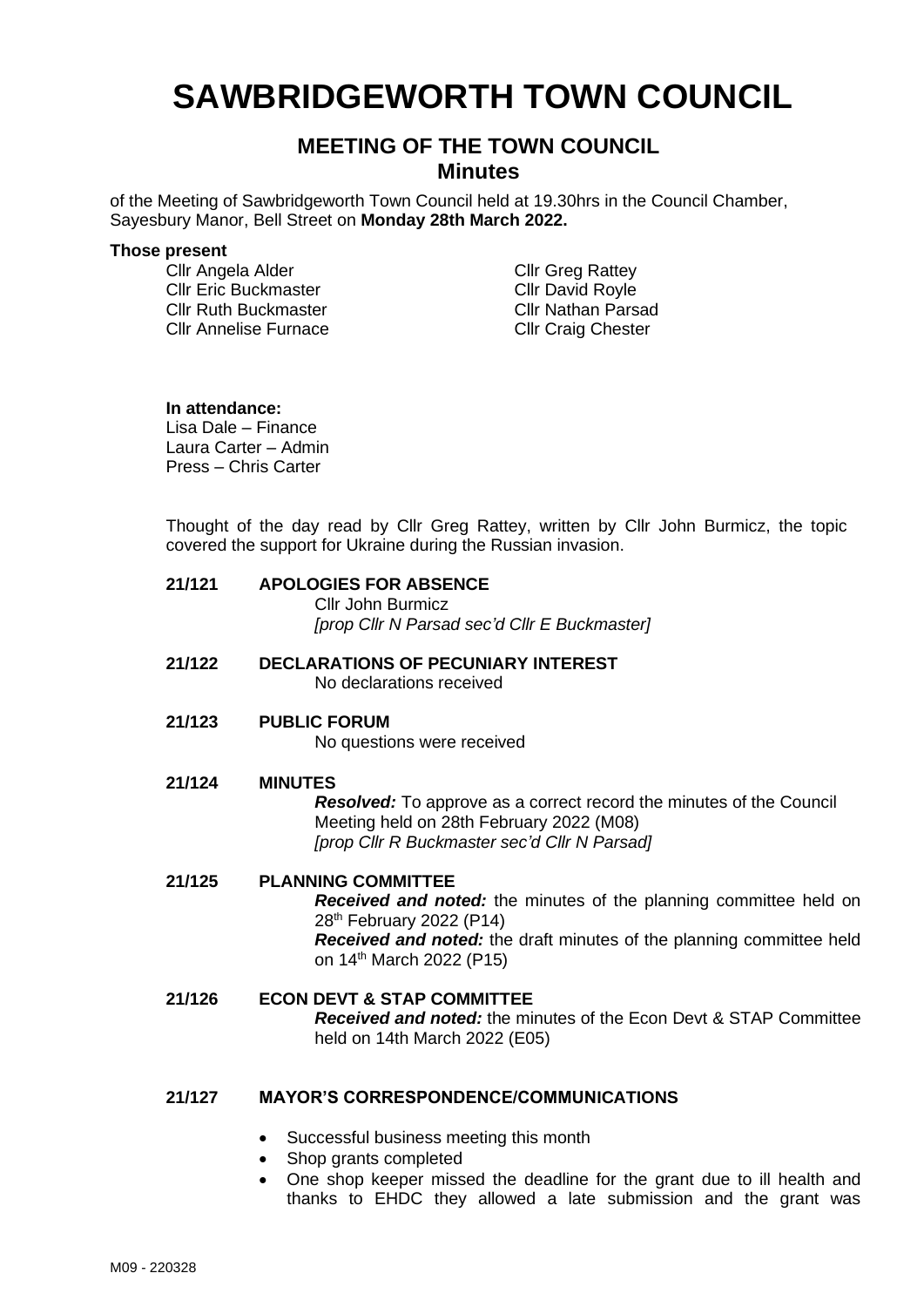awarded.

- Attended the following events: Harlow quiz night, Bishops Stortford Civic dinner, Cricket club re opening, trolly dash at the House of Harlequin
- Prais was given all involved in the vigil for Ukraine and donations.

### **21/128 REPRESENTATIVES REPORTS**

*Received and noted:* Representatives reports from: County Councillor E Buckmaster added:

- Updated on highways projects in the Town Fairway double yellow lines are almost completed. Further discussion with the highways officer will take place regarding the double yellow lines in Orchards, Bullfields and School Lane due to mixed feedback from residents at these locations.
- 20 mph signs are in place.
- Mention was made to the Sheering Mill Lane no entry.
- Fairway double yellow lines should be painted soon.

#### *Questions*

*Cllr A Furnace* thanked Cllr E Buckmaster for his work on the 20mph areas.

*Cllr D Royle* asked regarding the spacing of signs and mentioned damage to the speed bumps in Brook Road, Fairways and Vantorts*.*

*Cllr E Buckmaster* said all the signs were up and set up with the correct spacings. Once reported the speed bumps will be examined with a twenty-day lead time.

*Cllr A. Alder* asked for an update on the electric buses in Stevenage and the 20mph in Walnut Tree Crescent as this was a private road.

*Cllr E Buckmaster* responded the electric bus scheme he would have an update to follow outside of the meeting, regarding Walnut Tree Crescent, enforcement would not take place but it was within the scheme.

*Cllr Alder* pointed out the dementia strategy which should be inclusive and not just online. *Cllr E Buckmaster* stated this would be completed to ensure it is inclusive.

- District Councillor A Alder, had no further update as waiting for the April meetings to take place.
- District Councillor R Buckmaster, updated street cleansing and waste service contract has a joint cross party working group servicing 124,000 households and 1,920 commercial premises and highlighted the 2025 food waste collection strategy.

#### *Questions*

*Cllr C Chester* asked regarding leaf clearance, *Cllr R Buckmaster* confirmed leaves would not be cleared until they have broken down and this policy had been in place for twelve years.

*Cllr D Royle* highlighted that laybys in Parsonage Lane and Spellbrook are particularly bad and 'Tidy Up Sawbridgeworth had collected 9 bags of waste. He also reported that schools were not happy with the food waste collection provision.

- Other Representatives
	- Councillor Royle referred to his report
	- Councillor Furnace has written to the footpaths officer about the blocked drain and water not draining into the gutter and is awaiting a response.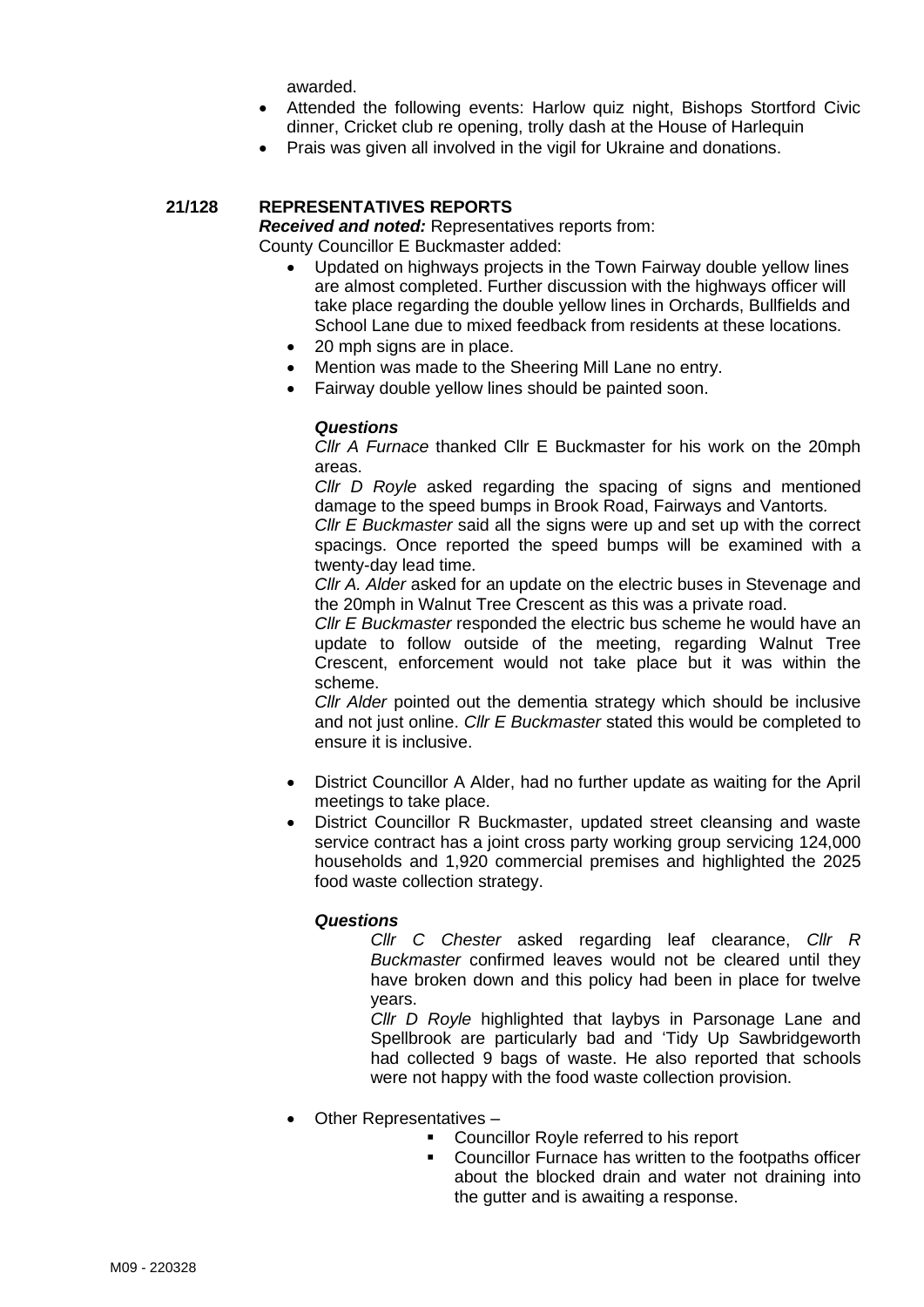- Councillor R Buckmaster SYPRC update, new kitchen is being fitted over the Easter Break. CCTV is booked for installation, discussed grants for car park resurfacing.
- A treasurer is needed for SYPRC
- RHSO, lawn maintenance was being completed this Sunday
- Cllr A Furnace thanked Corrine Lewis regarding her work in organising Tidy up Sawbridgeworth and remarked it was the best attended session*.*
- Councillor Furnace:
	- Thanked Cllr R Buckmaster and Mr and Mrs Mead for their work on the Wassail event.
	- **EXECOMMUNICE:** Community Garden meeting has gone ahead with guest speakers who have encouraged and given ideas for a Sawbridgeworth project.
	- **•** The film showing was a good event and further people are looking at joining the group for community gardening.

**21/129**

#### **UPDATE ON UKRAINE LOCAL SUPORTING EVENTS**

- Cllr Royle, updated on the previous Fridays Ukraine working party which was to clarify and coordinate
	- o Continue with donations
	- o Discussed twinning with a Polish Town to support directly
	- o Awareness needs to be maintained.
	- o Great St Mary's flag to be raised
	- o Facebook group will offer help to families that will host refugees
	- o Noted the visas were not coming through quick enough
	- o CAB are keen to help

Cllr Royle presented the Mayor with Ukraine flag coloured tie

Cllr E Buckmaster added to the County update that a webinar will take place by the strategic migration steering group. They will be discussing the added pressures on schools and Ukraine Embassy will be supporting with translators and other support groups that will be offering help.

#### Questions

Cllr Alder stated that the Hailey centre will be welcoming over 55's Cllr A Furnace asked if schools that are full would they be asked to make provision. All County related questions will be relayed via Cllr E Buckmaster.

#### **21/130 LOCAL CYCLING AND WALKING INFRASTRUCTURE PLAN**

*Resolved*: request that the Clerk writes to East Herts District Council to highlight this resolution. The Town Council calls on East Herts District Council to put in place an East Herts Local Cycling and Walking Infrastructure Plan (LCWIP) for improving cycling and walking infrastructure in Sawbridgeworth and the wider area. *[prop Cllr Furnace sec'd Cllr Alder]*

**21/131 SECTION 106 WEST ROAD ALLOTMENTS AND COMMUNITY LAND** Deferred for future agenda due to ill health absence of the Clerk

#### **21/132 TOWN CLERKS REPORT**

Deferred for future agenda due to ill health absence of the Clerk